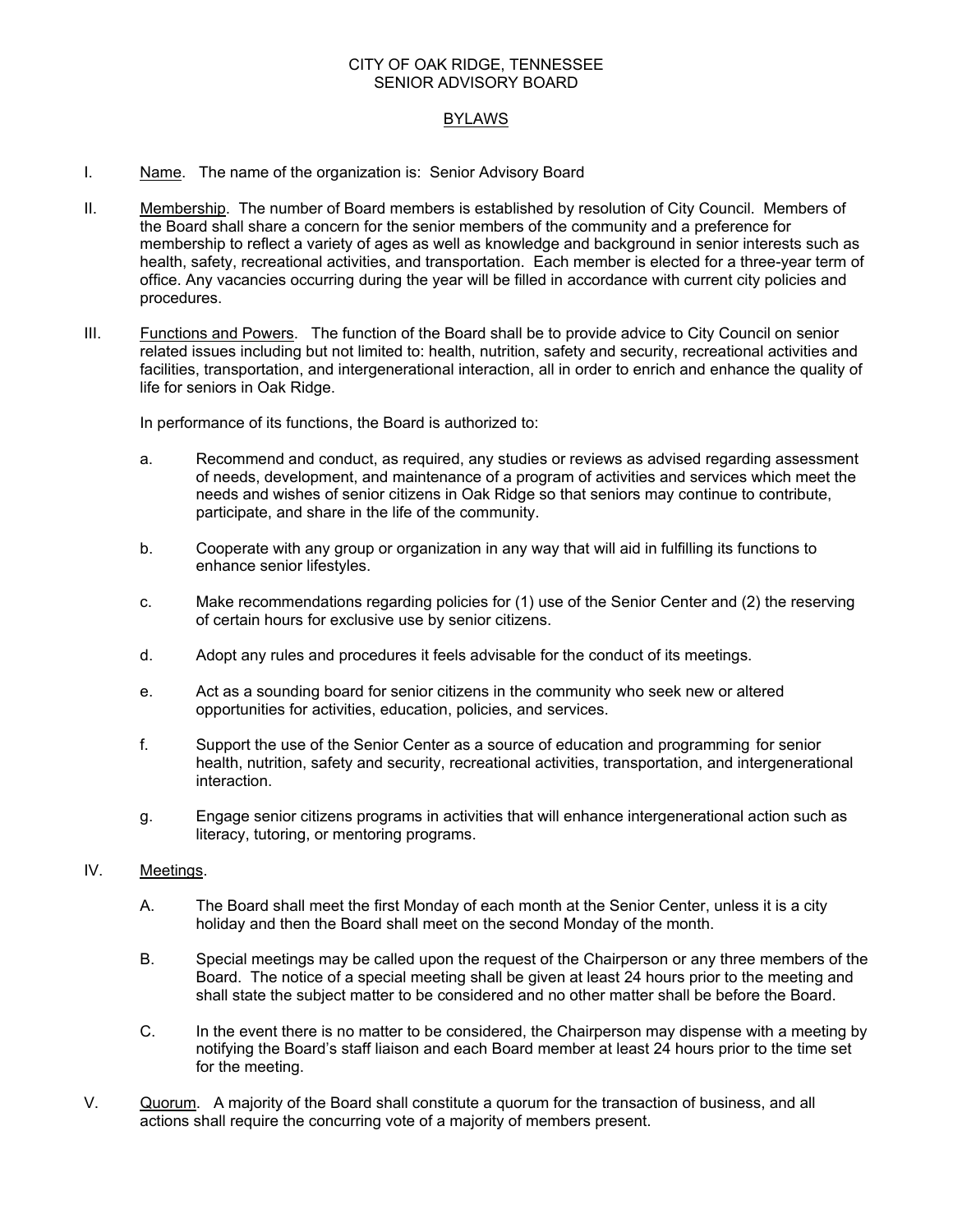- VI. Absences. Absences shall be treated in accordance with the established City Council attendance policy for boards and commissions.
- VII. Officers. At the regular January meeting after all newly-elected or reelected members have taken the oath of office, the Board shall elect a Chairperson and a Vice Chairperson for one-year terms beginning immediately. A member shall be eligible for reappointment to one of these offices as long as he or she remains on the Board.

#### Duties of Officers

The Chairperson shall preside at all meetings of the Board, decide all points of order, appoint membership to such temporary committees as deemed necessary, sign documents on behalf of the Board, and call regular or special meetings of the Board.

The Vice Chairperson shall assume all the duties of the Chairperson in his or her absence.

The Board's staff liaison will record the minutes of the meeting and be responsible for their distribution to Board members and appropriate city offices.

- VIII. Agenda. At least 48 hours prior to each meeting, the members shall be furnished with an agenda reflecting items to be considered. The Board's staff liaison is responsible for preparation and distribution of the agenda and the minutes of the previous meeting, as well as any other materials relative to the upcoming agenda. The order of business of all regular meetings shall be as follows:
	- 1. Call to Order
	- 2. Approval of Minutes<br>3. Reports
	- **Reports**
	- 4. Unfinished Business
	- 5. New Business
	- 6. Announcements
	- 7. Adjournment

Under each heading shall be listed the items scheduled for consideration at the meeting. (See attached example.)

- IX. Notice. Adequate notice of all meetings and matters to be discussed shall be given to the public and appropriate City offices, and shall be posted at the Senior Center. All meetings shall be open to the public.
- X. Annual Report. The Board will prepare an annual written report of its activities and recommendations for submission to City Council by June 30 of each year.
- XI. Amendment. These bylaws may be amended by majority vote of the members of the Board. An amendment to the bylaws shall be voted on at the next regular meeting after the regular meeting at which the amendment is proposed.

APPROVED BY THE OAK RIDGE CITY COUNCIL

 (signature on file) Mayor

> October 13, 2014 Date of Meeting

Approved by City Council by Resolution 10-100-2014 Effective Date for Bylaws: 10/13/2014